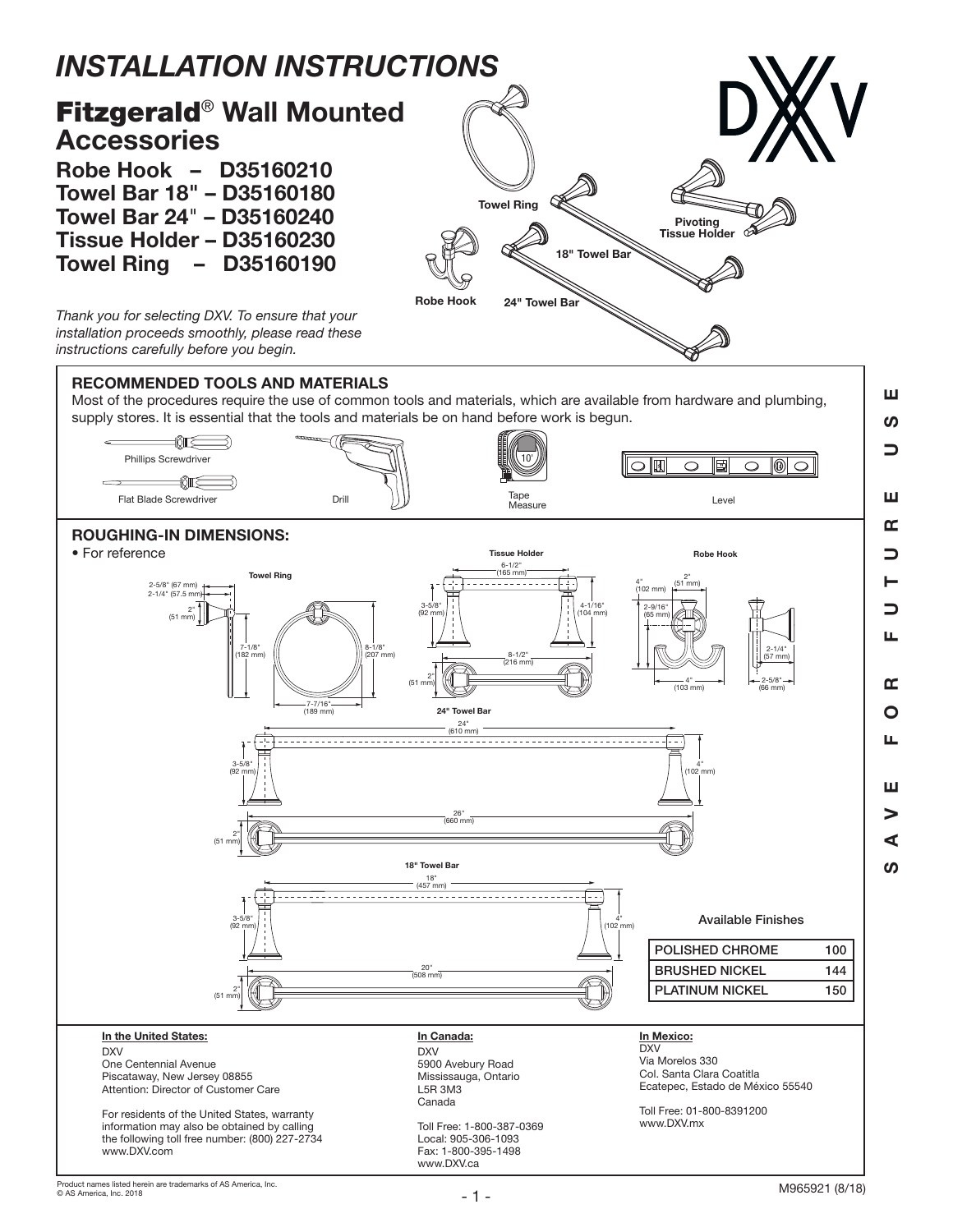## 1 INSTALL WALL BRACKET

- The wall mounted accessories (1) works best if secured to a wall stud or cross brace within the wall, using the SCREWS (2) supplied.
- If the WALL MOUNTED ACCESSORIES (1) are to be installed on a tile or plaster wall the ANCHORS (4) and SCREWS (2) should be used.
- Determine desired height and location (optional) and mark a center line. Using the MOUNTING PLATE (3) as a template mark the two spots for the ANCHORS (4). If MOUNTING PLATE (3) is secured to a stud or cross brace drill small pilot holes for SCREWS (2).
- *For installations on drywall or tiled walls:* Use ANCHORS (4) and SCREWS (2) for securing MOUNTING PLATE (3) to finished wall. Drill two 1/4" dia. holes a minimum of 1-3/4" deep. Insert the two ANCHORS (4) flush with face of the finished wall.
- Secure MOUNTING PLATE (3) to wall with SCREWS (2).

## 2 INSTALL ACCESSORY

• Install WALL MOUNTED ACCESSORY (1) onto installed MOUNTING PLATE (3). Push WALL MOUNTED ACCESSORY (1) flush against finished wall and tighten SET SCREW (5) with HEX WRENCH (6) supplied with accessory.